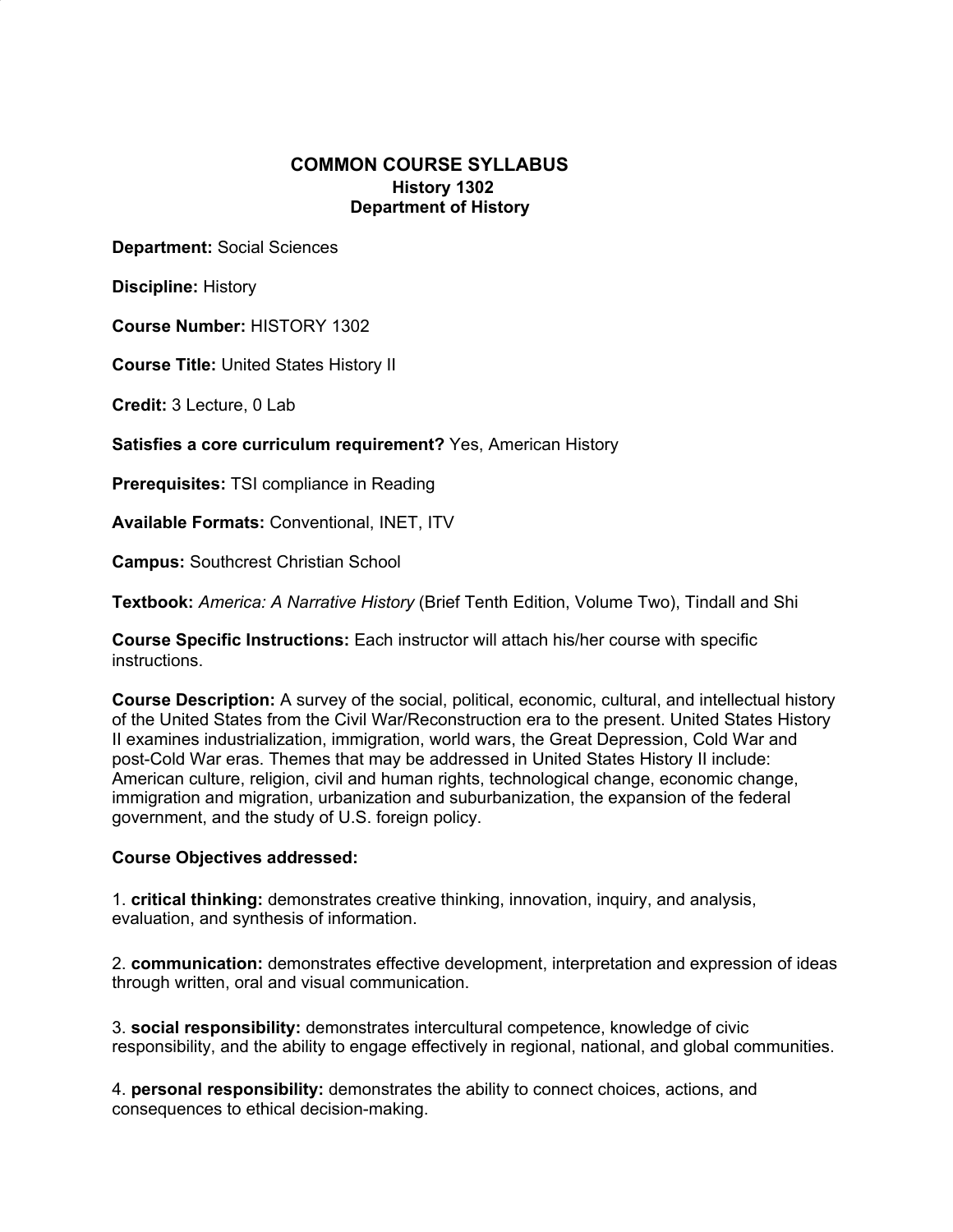**Course Purpose:** To acquaint students with the diversity of American history and to promote critical thinking in interrelating the past to the present. Fundamentally, the course promotes general understanding of a body of knowledge any literate person should possess about the history of his own country.

**Course Requirements:** To maximize a student's potential to complete this course, he/she should attend all class meetings, complete all homework assignments and examinations in a timely manner, and complete all other projects or papers as assigned in the instructor's specific instructions.

**Course Evaluation:** See the instructor's course information sheet for specific items used in evaluating student performance.

**Attendance Policy:** Punctual and regular class attendance is required of students attending South Plains College. There are no excused absences. Students are responsible for all class work covered during absences from class, even in cases in which they are able to satisfy the instructor that the absence was unavoidable.

When an unavoidable reason for a class absence arises, such as illness, and official trip authorized by the College, or an official activity, the instructor may permit the student to make up the work missed. In such cases, it is the student's responsibility to complete work missed within a reasonable period of time as determined by the instructor. Whenever absences become excessive and, in the instructor's opinion, minimum course objectives cannot be met due to absences, the student may be withdrawn from the course. Absence policies for individual classes can be found in the course syllabi.

In addition, an instructor is required to notify the Admissions and Records Office when the student has missed every class during any 14 consecutive calendar-day period, excluding holidays. Students are officially enrolled in all classes for which they pay tuition and fees at the time of registration. Should a student, for any reason, delay in reporting to class after official enrollment, absences will be attributed to the student from the first meeting. A student who does not attend a class and does not officially withdraw from the class by the  $12<sub>th</sub>$  class day in a regular semester may be administratively withdrawn and will receive a grade of X or F for that class, as determined by the instructor.

**Learning Outcomes:** Upon successful completion of this course, students should be familiar with the evolution of American political, social, and economic institutions and traditions from the mid-nineteenth century to the present day. This would include the ability to: Create an argument through the use of historical evidence.

• Analyze and interpret primary and secondary sources.

• Analyze the effects of historical, social, political, economic, cultural, and global forces on this period of United States history.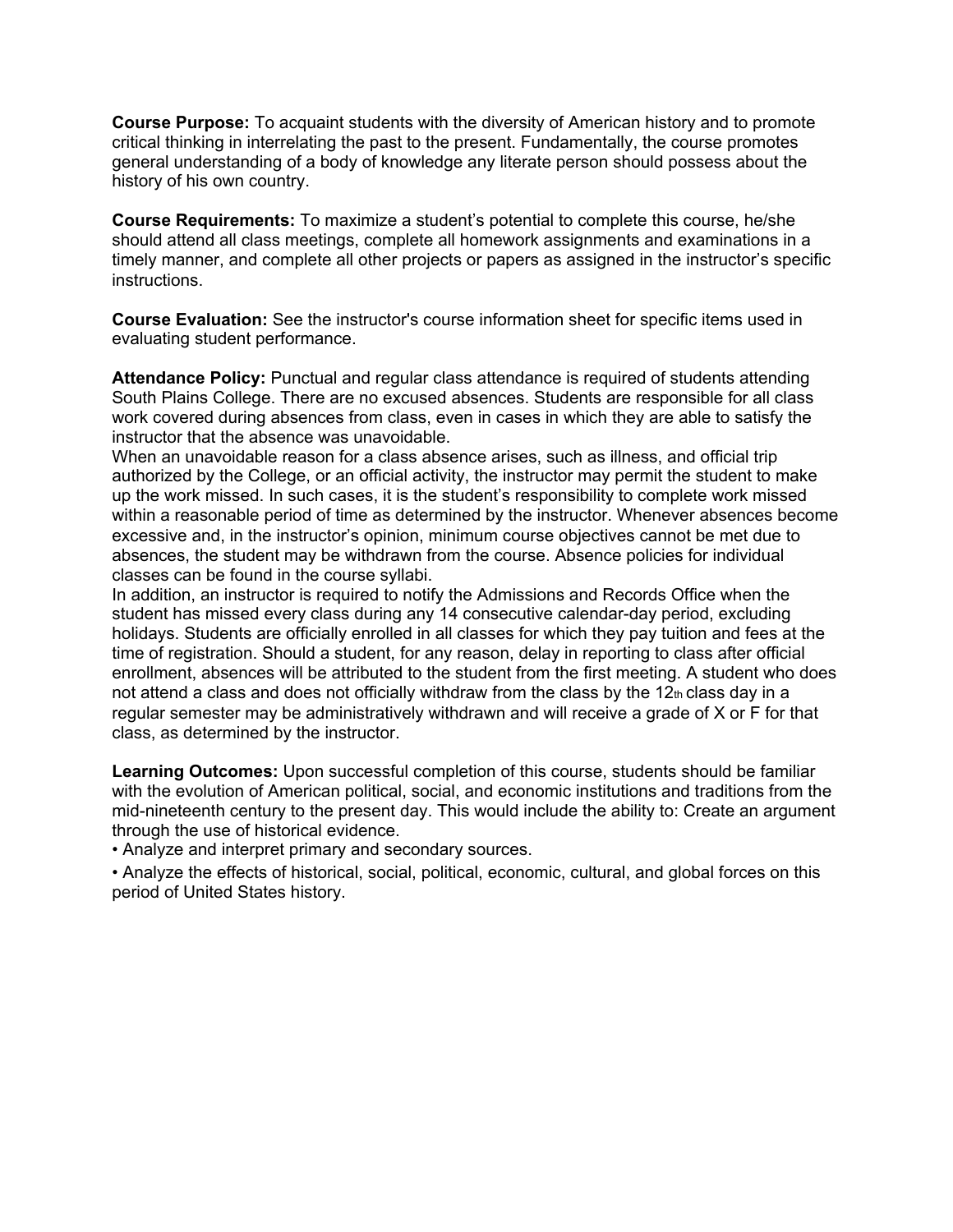### **History 1302.334: America 1877-Present**

Instructor: Russ Russell Spring 2021

Office: 2105 (SCS)

e-mail: rrussell@southcrest.org

**Course Overview:** History 1302 constitutes a general survey of United States history from the end of the Reconstruction Era to the present day. Given the time constraints of a one semester survey, and the broad range of subjects available for study, we will only be able to focus on a few major topics. Some of these include: the Gilded Age, the Progressive Era, World War I, the Great Depression, World War II, the Cold War, the New Frontier and the Great Society, the Vietnam War, the resurgence of conservatism, and the twenty-first century political scene. The central theme of this course, one that is related to each of the topics, is the ever-changing ideology of Republicanism: i.e., what it meant to be an American from the perspectives of men and women of different ethnicities, classes, and regions, and how that meaning changed over time.

We will experience the years 1877 to the present through visual media such as documentaries, primary sources written by people who lived and made the history of the period as well as secondary sources written by historians who have interpreted it. After reading, viewing, and discussing these materials over the course of a semester, you will be able to judge whose arguments you most closely agree with and develop interpretations and questions of your own.

**Course Objectives:** My goals for the course include, but are not limited to, the following:

 You will increase your knowledge of events in U.S. history and the reasons why they occurred.

 You will be introduced to the art of historical interpretation through the reading, analysis and application of primary sources.

You will develop critical writing skills through essay writing.

We will exchange our interpretations and ideas through class discussions.

 We will gain a deeper understanding of the importance of the relationship between past events and the historical context in which they occurred.

The Higher Education Coordinating Board of Texas has also identified the following as objectives for core classes in the Social and Behavioral Sciences.

1. To employ the appropriate methods, technologies, and data that social and behavioral scientists use to investigate the human condition.

2. To examine social institutions and processes across a range of historical periods, social structures, and cultures.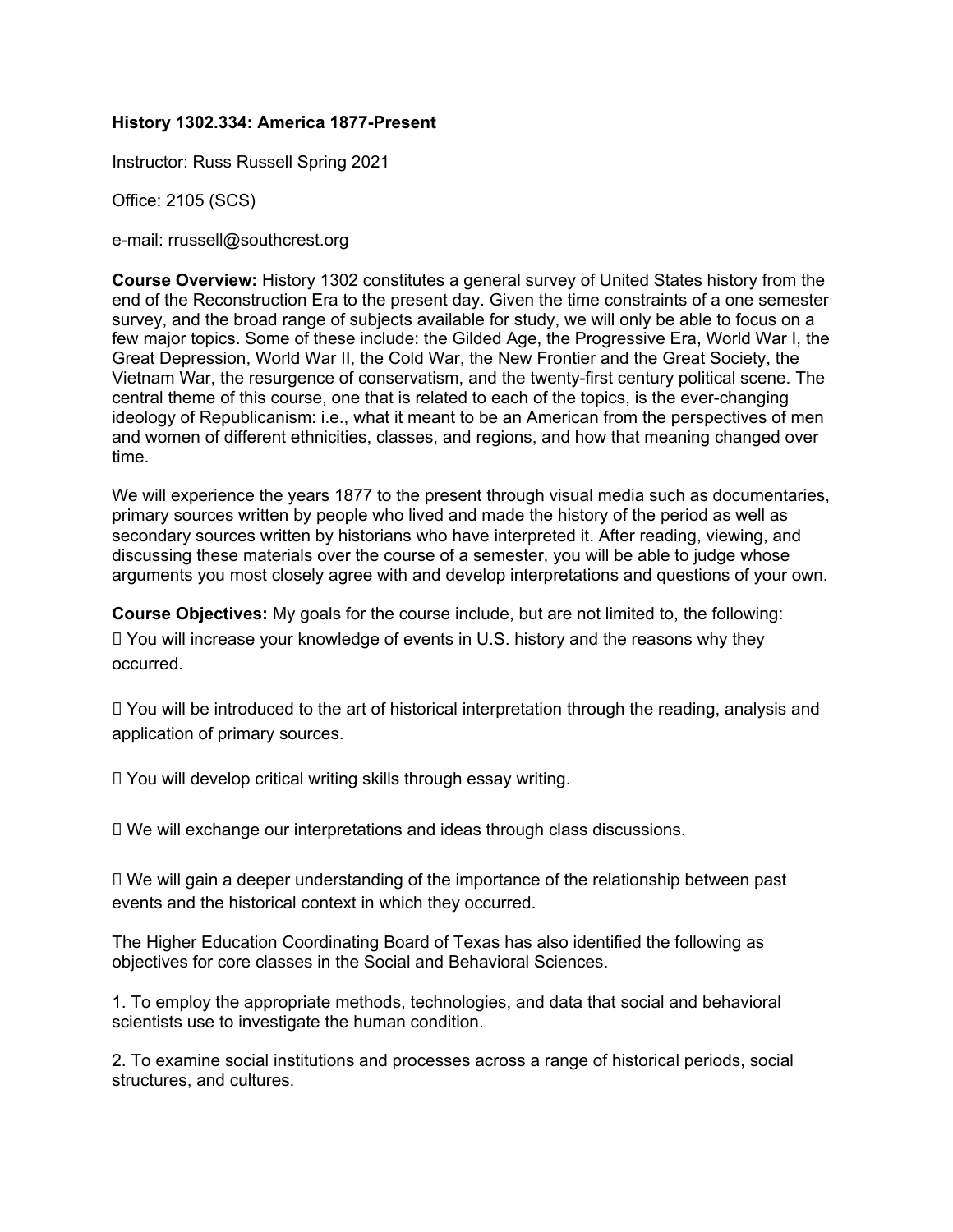3. To use and critique alternative explanatory systems or theories.

4. To develop and communicate alternative explanations or solutions for contemporary social issues.

5. To analyze the effects of historical, social, political, economic, cultural, and global forces on the area under study.

6. To comprehend the origins and evolution of U.S. and Texas political systems, with a focus on the growth of political institutions, the constitutions of the U.S. and Texas, federalism, civil liberties, and civil and human rights.

7. To understand the evolution and current role of the U.S. in the world.

8. To differentiate and analyze historical evidence (documentary and statistical) and differing points of view.

9. To recognize and apply reasonable criteria for the acceptability of historical evidence and social research.

10. To analyze, critically assess, and develop creative solutions to public policy problems.

11. To recognize and assume one's responsibility as a citizen in a democratic society by learning to think for oneself, by engaging in public discourse, and by obtaining information through the news media and other appropriate information sources about politics and public policy.

12. To identify and understand differences and commonalities within diverse cultures.

**Required Readings:** History is a reading and writing intensive subject. It is imperative that you cover the assigned readings prior to class so that you can derive the full value from the lecture and to participate effectively in the discussions.

Text: George Tindall & David Shi, *America: A Narrative History, Vol. II, Brief 10th Ed*., ISBN 978-0-393265989

# **Grading:**

Grades will be determined as follows:

| Quizzes and viewing assignments | 25% |
|---------------------------------|-----|
|---------------------------------|-----|

Exams and writing assignments 75%

I will grade on the following scale:

 $100\% - 89.5\% = A$ 89.4%-79.5% = B 79.4% 69.5% = C  $69.4\% - 59.5\% = D$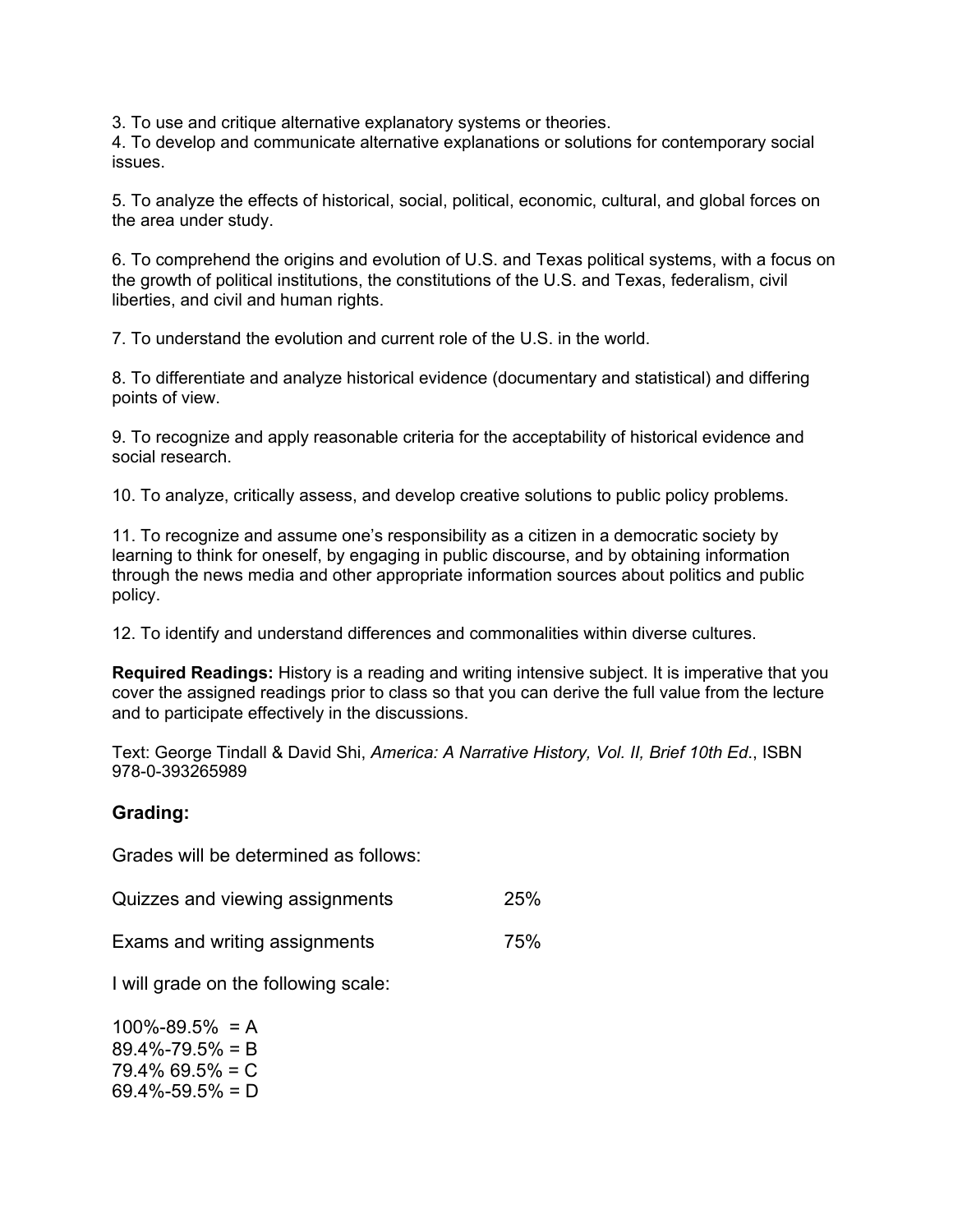#### **Examinations:**

Examinations will generally be given at the end of each chapter and will be open notes. The format of each exam will be discussed in class prior to review for each exam. The final exam will **not** be comprehensive.

### **Quizzes:**

There will be periodic unannounced quizzes. All unannounced quizzes will be drawn from the textbook assignment for the given class period or will be a presidents quiz. **There will be no make-up unannounced quizzes for any reason.**

#### **Academic Writing:**

South Plains College requires all students to become proficient in "academic English," a form of English that is typically used in academic, professional, and business contexts. While slang, regional idioms, and informal kinds of self-expression are appropriate in some contexts, they are out of place in academic writing. Writing instructors and professors in courses across the campus expect all students to demonstrate proficiency in using the conventions of academic English in their written work, whether it is in-class exams or take-home essays.

#### **Writing Assignments:**

Students will be required to complete two writing assignments this semester. I will announce details of the writing assignments in class. Writing assignments will count as two exam grades.

Formatting of your writing assignment must be as follows:

Writing assignments will be graded on proper grammar, punctuation, spelling, etc. The font must either be Times New Roman 12 or Arial 11. All margins must be 1." The text of your assignment must be double-spaced. There will be a two point deduction for each formatting instruction not followed. Writing assignment one is due by class time on **Tuesday, March 9.** Writing assignment two is due by class time on **Monday, May 3.** No late work will be accepted. You will submit a hard copy of each assignment in class.

#### **Student Privacy:**

South Plains College is bound by the Texas Open Records Law and the Family Educational Rights and Privacy Act of 1974. Information regarding these topics can be found in the South Plains College Catalog. As far as this class is concerned, I will **NOT** release or discuss your class performance, grades, averages, or attendance with anyone but you. This means that your parents, class counselors, principals, or any other interested party will not gain this information from me – if they need this sort of information they must ask you for it.

## **Civility/Academic Dishonesty:**

Most students have a good sense of proper classroom behavior and seek to earn grades through their own efforts. Unfortunately, I occasionally encounter students who treat both myself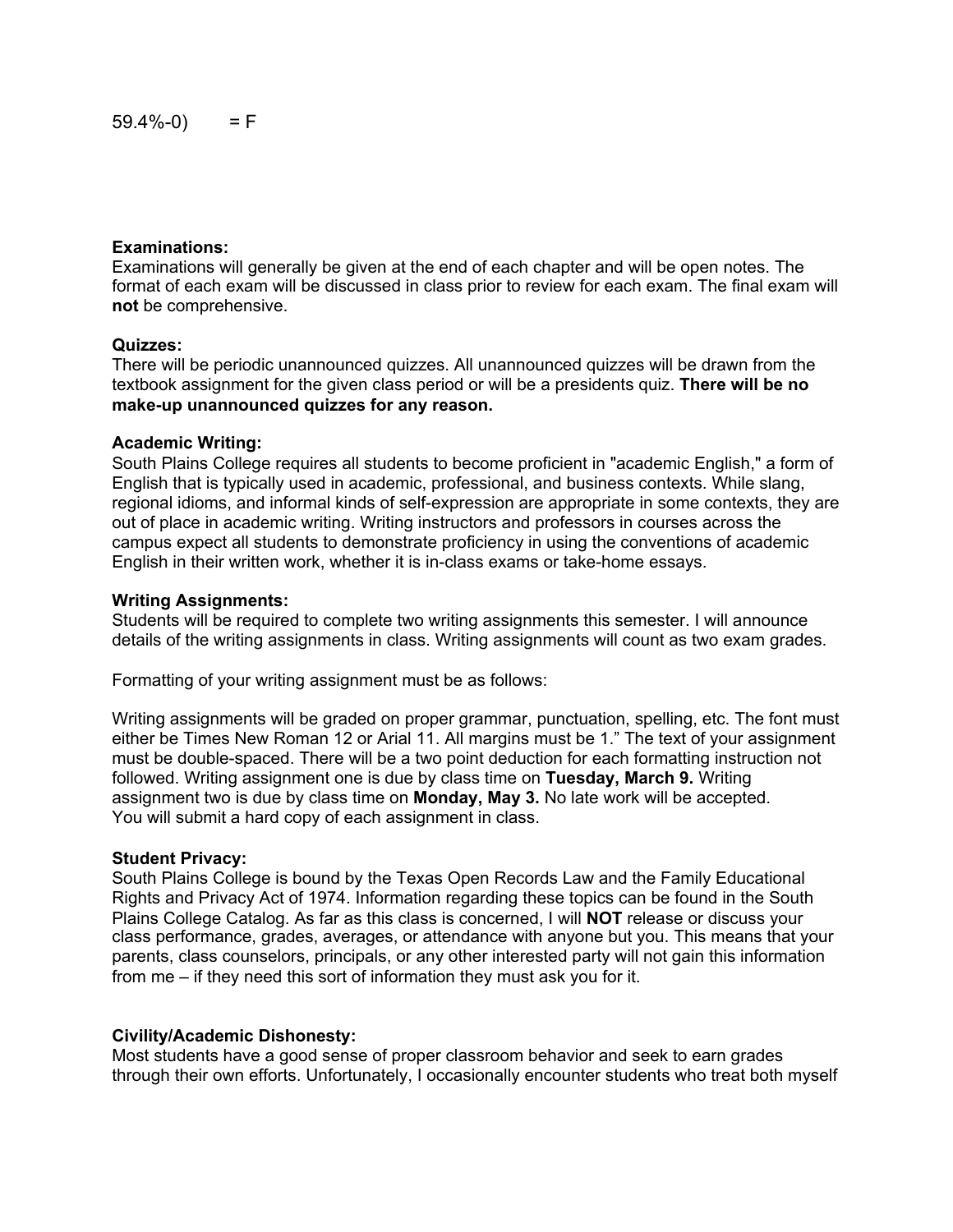and their peers disrespectfully, and who attempt to get through my courses through dubious means. Let me state my policy on these issues clearly:

# **A. Classroom Civility:**

1. I expect you to show up on time and to pay attention while you are here.

2. I expect you to treat your instructor and peers with respect–and you should expect, and will receive, the same from me.

**B. Academic Dishonesty:** I have zero tolerance for cheating and plagiarism, and will deal with these circumstances in accordance with the guidelines set forth in the South Plains College Policy & Procedures Manual, Section FF. **This will mean a failing grade on the exam/quiz/assignment in question at the minimum, and can entail failure of the course and/or expulsion from the college**.

Plagiarism is included, but not limited to, copying answers from another student's exam, submitting a paper written by someone other than you, writing an exam essay outside of class, and/or essays and writing assignments copied (in whole or in part) directly from a website, book, journal, etc.

### **Diversity Statement**

In this class, the teacher will establish and support an environment that values and nurtures individual and group differences and encourages engagement and interaction. Understanding and respecting multiple experiences and perspectives will serve to challenge and stimulate all of us to learn about others, about the larger world and about ourselves. By promoting diversity and intellectual exchange, we will not only mirror society as it is, but also model society as it should and can be.

#### **Disabilities Statement**

Students with disabilities, including but not limited to physical, psychiatric, or learning disabilities, who wish to request accommodations in this class should notify the Disability Services Office early in the semester so that the appropriate arrangements may be made. In accordance with federal law, a student requesting accommodations must provide acceptable documentation of his/her disability to the Disability Services Office. For more information, call or visit the Disability Services Office at Levelland (Student Health & Wellness Office) 806-716-2577, Reese Center (Building 8) 806-716-4675, or Plainview Center (Main Office) 806-716-4302.

#### **Class Format:**

Although I would like to hold class discussions, the amount of material makes it difficult to do so every day. However, I believe in an interactive lecture presentation so please feel free to ask questions during lecture for clarification, and to add your input to our learning experience. Whether or not we discuss the readings assigned for a particular class period you are still responsible for reading them for the purpose of exams and quizzes.

#### **Syllabus subject to change at instructor's discretion.**

## **Tentative Schedule of Lectures and Assignments**